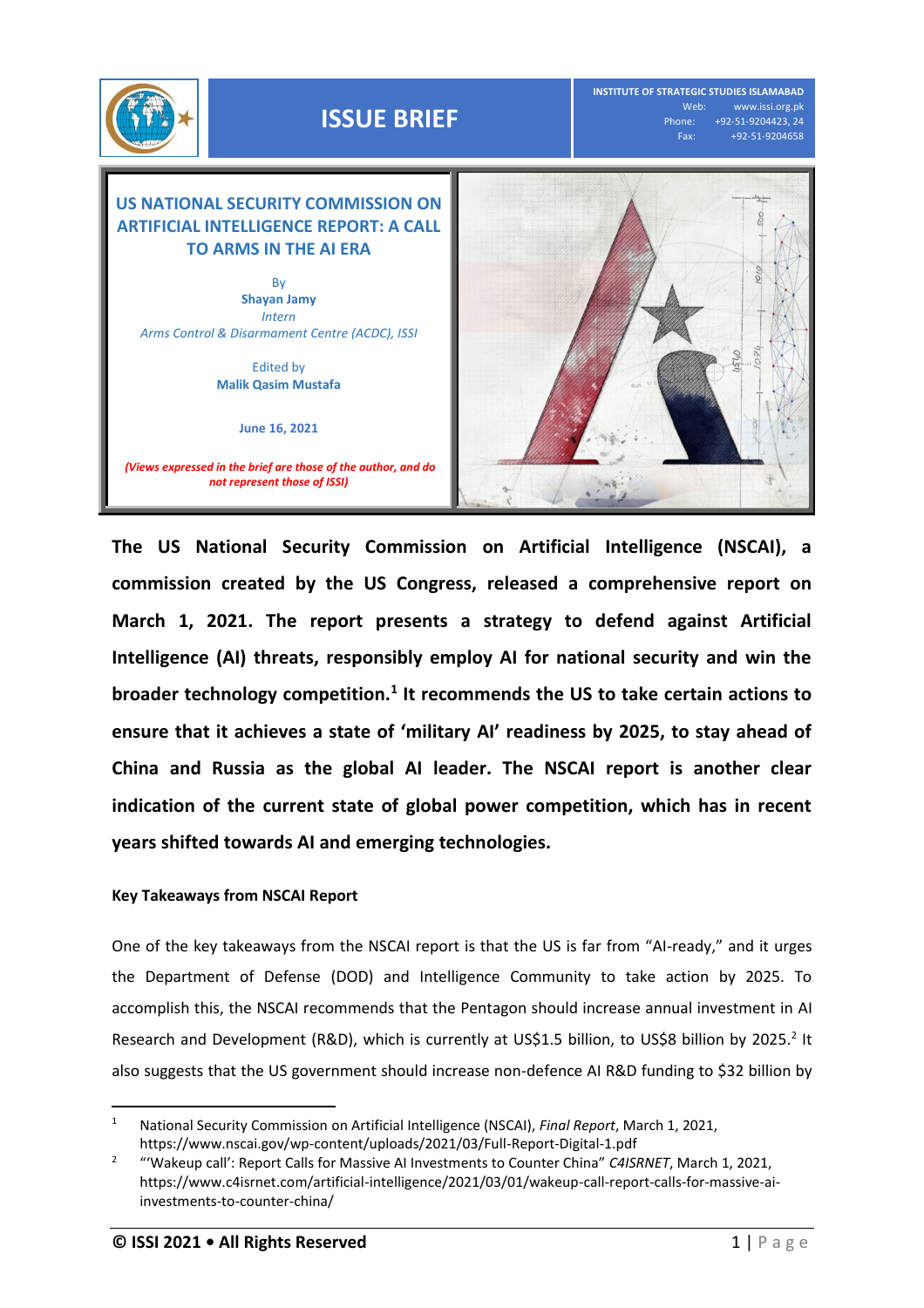2026.<sup>3</sup> Additionally, the NSCAI wants the DOD to implement a completely top-down approach through which it focuses on integrating AI-enabled technologies into every facet of war-fighting.<sup>4</sup> Essentially, the report is warning the US that it needs a completely new approach towards AI and emerging technologies, otherwise it risks being replaced as a global leader.

The report goes on to urge the US to promote AI interoperability and adopt critical emerging technologies among its allies and partners, including the Five Eyes, NATO and across the Indo-Pacific.<sup>5</sup> It states that the US must be the one to lead international efforts to reduce risks associated with AI-enabled and autonomous weapons systems and encourage safety and compliance with International Humanitarian Law.<sup>6</sup> There need to be some international standards of practice regarding how states should responsibly develop, test and employ AI-enabled and autonomous weapons systems.<sup>7</sup> Although the NSCAI agrees that there needs to be an international understanding regarding AI, it also states that the likes of China and Russia cannot be trusted to lead these efforts. This shows the inherent distrust currently present between the states and another reason why power competition in regards to AI seems likely.

The report also highlights the probability of large-scale proliferation of AI-enabled capabilities. Since AI algorithms are often accessible, hardware is generally available and only modest resources and expertise will be required, the NSCAI predicts that both state and non-state actors will have access to AI-enabled technologies. This is a significant point, as the NSCAI essentially confirms that a potential AI arms race would be much more difficult to control than the Cold War-era nuclear arms race between the US and Russia. Indeed, when it comes to AI-enabled technologies, the rate of advancement and proliferation would far exceed the rate of any diplomatic negotiations between states.

Another important takeaway from the NSCAI report is the current level of technological competition between world powers. The military-technical superiority enjoyed by the US since the Cold War is now under threat by the likes of China and Russia. Currently, the report claims, China is the biggest technological rival to the US and is determined to become the global AI leader. The report warns that "if the United States does not act, it will likely lose its leadership position in AI to China in the

 $\overline{a}$ 

<sup>3</sup> Ibid

<sup>4</sup> "Stop the Emerging AI Cold War" *Nature,* May 11, 2021, https://www.nature.com/articles/d41586-021- 01244-z

<sup>5</sup> NSCAI, *Final Report*, 84.

<sup>6</sup> Ibid, 99.

<sup>7</sup> Ibid., 102.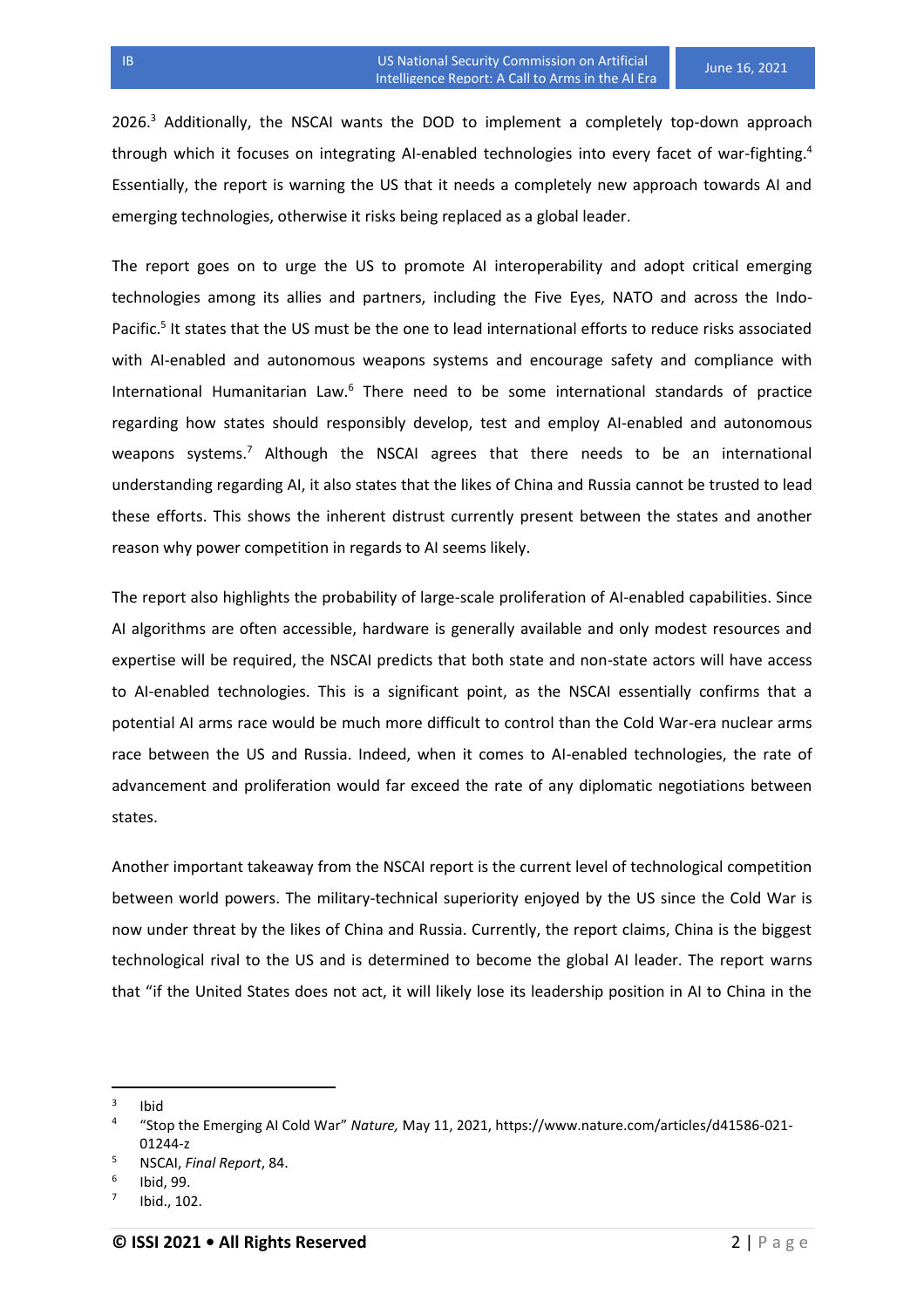next decade and become more vulnerable to a spectrum of AI-enabled threats from a host of state and non-state actors."<sup>8</sup>

## **What This Means for the Future of AI in Warfare**

The suggestions made in the NSCAI report are significant for several reasons. The US, China and Russia have all already made huge advancements in the fields of AI and emerging technologies over the past decade or so. The NSCAI report indicates, however, that the US feels a certain level of threat from China and Russia and fears that it may be left behind when it comes to AI. Both China and Russia, in recent years, have shown the intent to take the lead in the global AI power competition.

In 2017, China released the "Next Generation Artificial Intelligence Development Plan," in which it announced its strategy to become the world leader in AI by 2030, to monetise AI into a US\$150 billion industry and to emerge as the driving force in defining ethical norms and standards for AI.<sup>9</sup> Similarly, in 2019, Russia had released their own national AI strategy, in which they had identified various AI goals to be reached by 2030. Russian President, Vladimir Putin, said earlier in 2017, "the one who becomes the leader in this sphere (AI) will be the ruler of the world."<sup>10</sup> The NSCAI report can be seen as a direct response to the ambitious goals of China and Russia. Currently, however, the US is still seen as the global AI leader; especially when it comes to defence. However, the next 5 to 10 years will be crucial in determining who the global leader in AI will be for years to come.

In terms of efforts towards developing some set of international standards for the use of AI in warfare, no substantial progress has been made so far. Major states largely differ in terms of the role lethal autonomous weapons systems should be allowed to play in warfare, although there seems to be a consensus that a certain level of human involvement must be ensured. Still, the lack of international consensus in regards to AI-enabled warfare is worrying. The NSCAI report certainly won't help the efforts, as it openly highlights the distrust that exists between major states when it comes to AI.

## **Conclusion**

l

In the past, states that have gained a technological edge over their rivals have gone on to be the global military leaders of that era. AI will certainly have that effect and much more; its potential is

<sup>8</sup> "Wakeup call."

Huw Roberts, et al , "The Chinese Approach to Artificial Intelligence: An Analysis of Policy, Ethics and Regulation," *AI & Soc* 36, (2021): 59-77, https://link.springer.com/article/10.1007/s00146-020-00992-2

<sup>10</sup> "Putin: Leader in Artificial Intelligence will Rule the World," *CNBC,* September 4, 2017, https://www.cnbc.com/2017/09/04/putin-leader-in-artificial-intelligence-will-rule-world.html